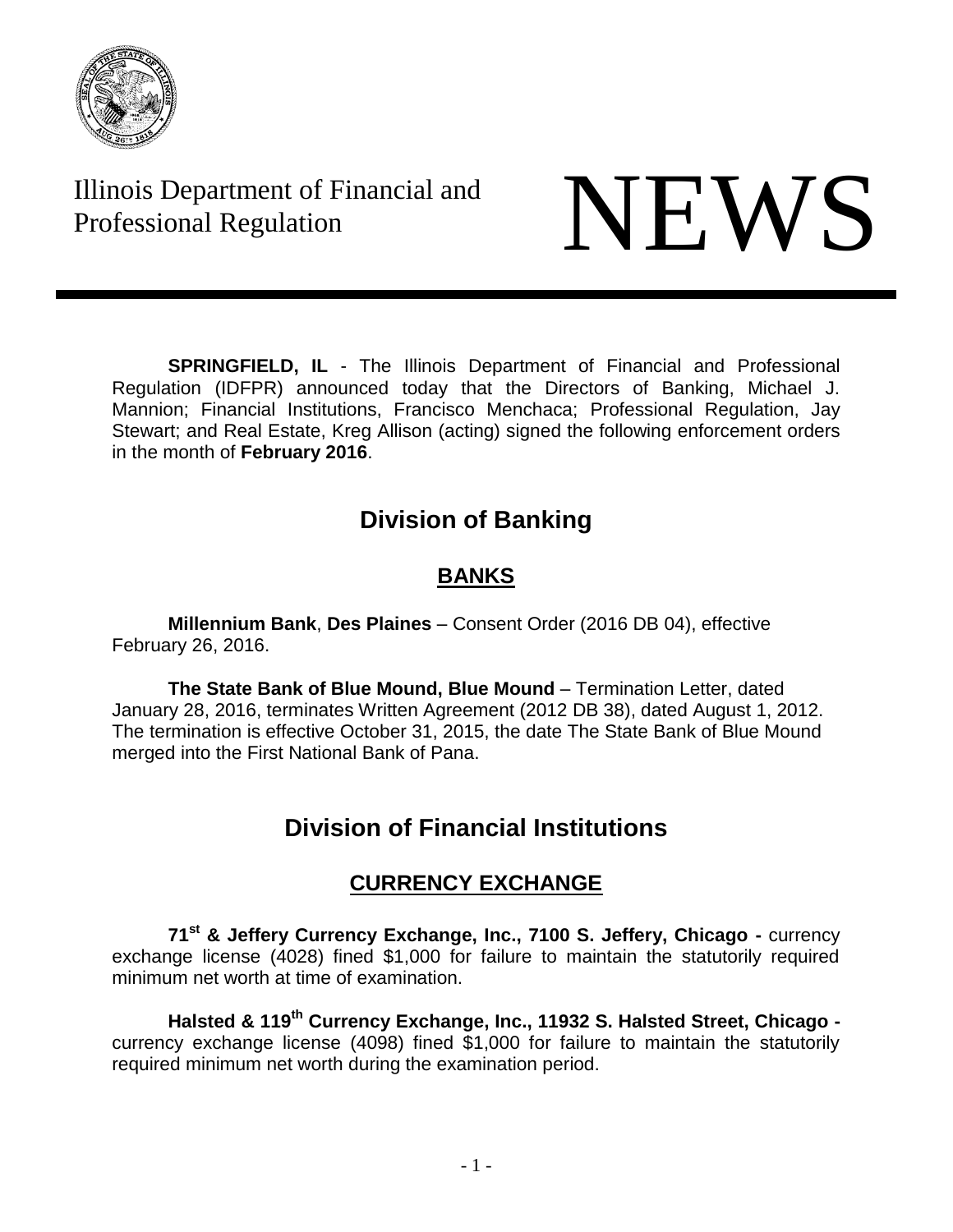## **Division of Professional Regulation**

#### **BARBER, COSMETOLOGY, ESTHETICS AND NAIL TECHNOLOGY**

**Andre Baker, Chicago** - barber license (006-065026) issued and placed on nonreporting probation for one year due to past criminal convictions.

**Corey Davis, Chicago** - barber license (006-064967) suspended for being more than 30 days delinquent in the payment of child support.

**Kenneth Grundy, Long Beach, CA** - barber license (006-065032) issued with reprimand based on a prior criminal conviction.

**Jamaine Hardy, Springfield** - barber license (006-061181) indefinitely suspended for a minimum of eight months due to criminal convictions and operating an unlicensed barber shop where he had controlled substances, cannabis and a firearm.

**Ronald Jackson, Burnham** - barber license (006-061232) suspended for being more than 30 days delinquent in the payment of child support.

**Jamie Bird, Manhattan** - cosmetologist license (189-014534) and **Beauty Techs, Manhattan** - salon license (189-014534) both reprimanded and fined \$500 owed jointly and severally based on aiding the unlicensed practice of cosmetology.

**Emon Fowler, Chicago** - cosmetologist license (011-269533) reprimanded and fined \$600 for practicing while her license was expired.

**Alissa Georgevich, Chicago** - cosmetologist license (011-273141) renewed with reprimand and fined \$250 for practicing on a lapsed license.

**William Hargrave, Streamwood** - cosmetologist license (011-267198) restored to two year probation and fined \$750 due to criminal convictions, failure to disclose some convictions and operating a barber shop after the issuance of a cease and desist order.

**Nurlean Hudson-River, Burnham** - cosmetologist license (011-312326) issued with reprimand based on a prior criminal conviction.

**Reginald Jones, Romeoville** - cosmetologist license (011-31224) issued and placed on indefinite probation for a minimum of three years bsed on felony conviction and unprofessional conduct.

**Nhiem Nguyen, Benton** - cosmetologist license (011-301968) placed on probation for 120 days and fined \$750 after operated salon without a license, aided and assisted unlicensed practice, and failed to maintain sanitary standards.

**Charae Pearson, Evanston** - cosmetologist license (011-312325) issued with reprimand based on a prior criminal conviction.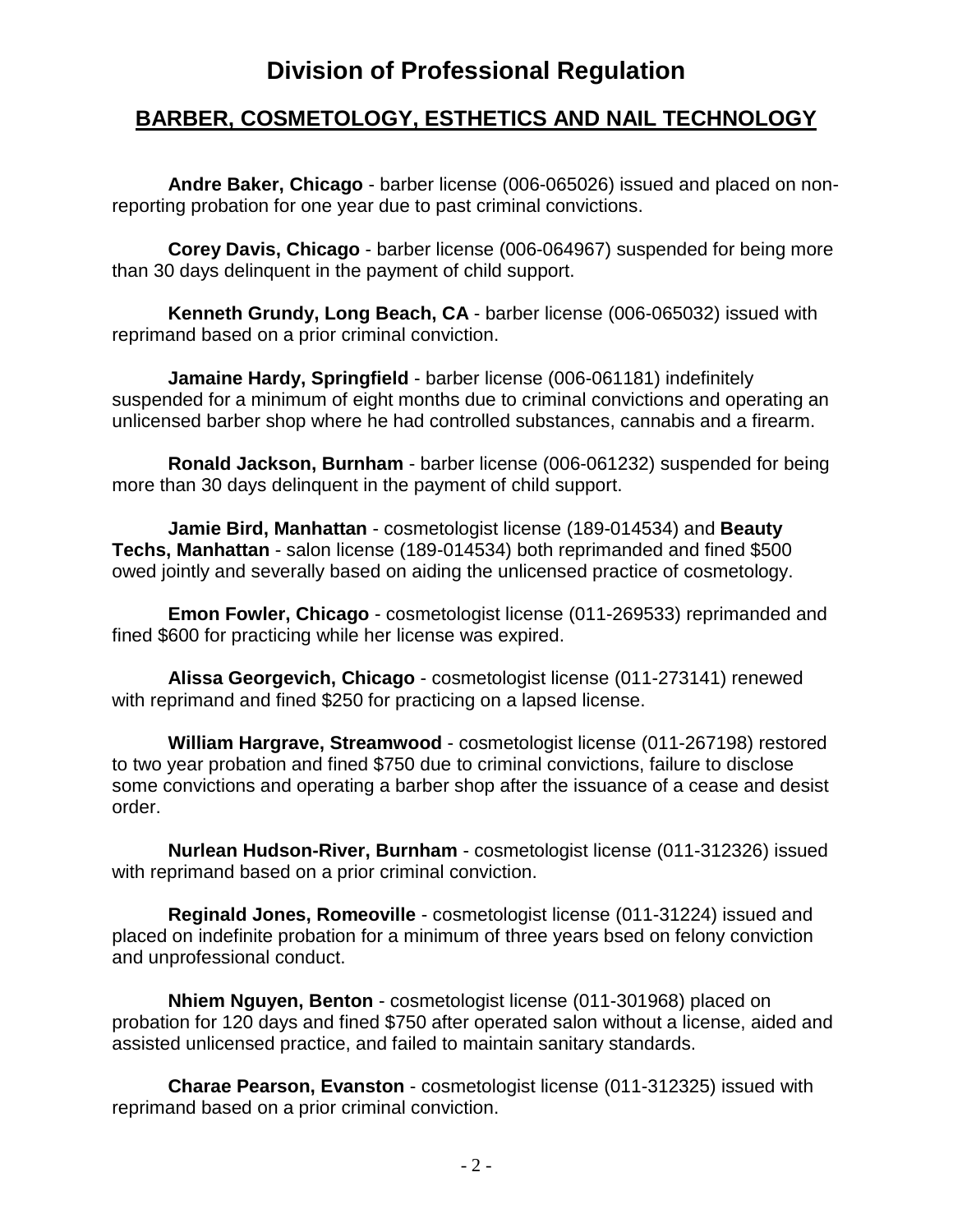**Jenifer Perik, Elgin** - cosmetologist license (011-252870) revoked based on a felony conviction and unprofessional conduct.

**Staci Potts, Alton** - cosmetologist license (011-312262) issued with reprimand for a felony conviction.

**Joseph Salazar, Buffalo Grove** - cosmetologist license (011-230219) renewed with reprimand and fined \$4,000 based on the unlicensed practice of cosmetology while license was in non-renewed status.

**Elliott Burbridge, Chicago** - cosmetologist teacher license (012-008639) issued with reprimand and fined \$500 based on material misstatement to Department.

**Ida Rios, Schiller Park** - esthetician license (131-000359) suspended for failure to file and/or pay Illinois state income taxes.

**Signature Fades, Romeoville** - shop license (189-016188) reprimanded and fined \$500 based on aiding and assisting unlicensed practice of barbering/cosmetology.

**Adrian Castillo, Plainfield** – (unlicensed) ordered to cease and desist the unlicensed practice of barbering.

**Michael Hopkins, Chicago** – (unlicensed) ordered to cease and desist the unlicensed practice of cosmetology.

#### **DENTAL**

**Allen Knox, Chicago** - dentist license (019-019533) indefinitely suspended for a minimum of two and half years effective retroactive to January 21, 2014, to resolve allegations that he willfully made or filed false records or reports in his practice as a dentist, engaged in unprofessional incompetence as manifested by poor standards of care, and engaged in dishonorable, unethical or unprofessional conduct of a character likely to deceive, defraud or harm the public.

#### **DETECTIVE, ALARM, SECURITY, FINGERPRINT VENDOR AND LOCKSMITH**

The following individuals' permanent employee registration cards were placed in refuse to renew status due to failure to appear for a disciplinary conference: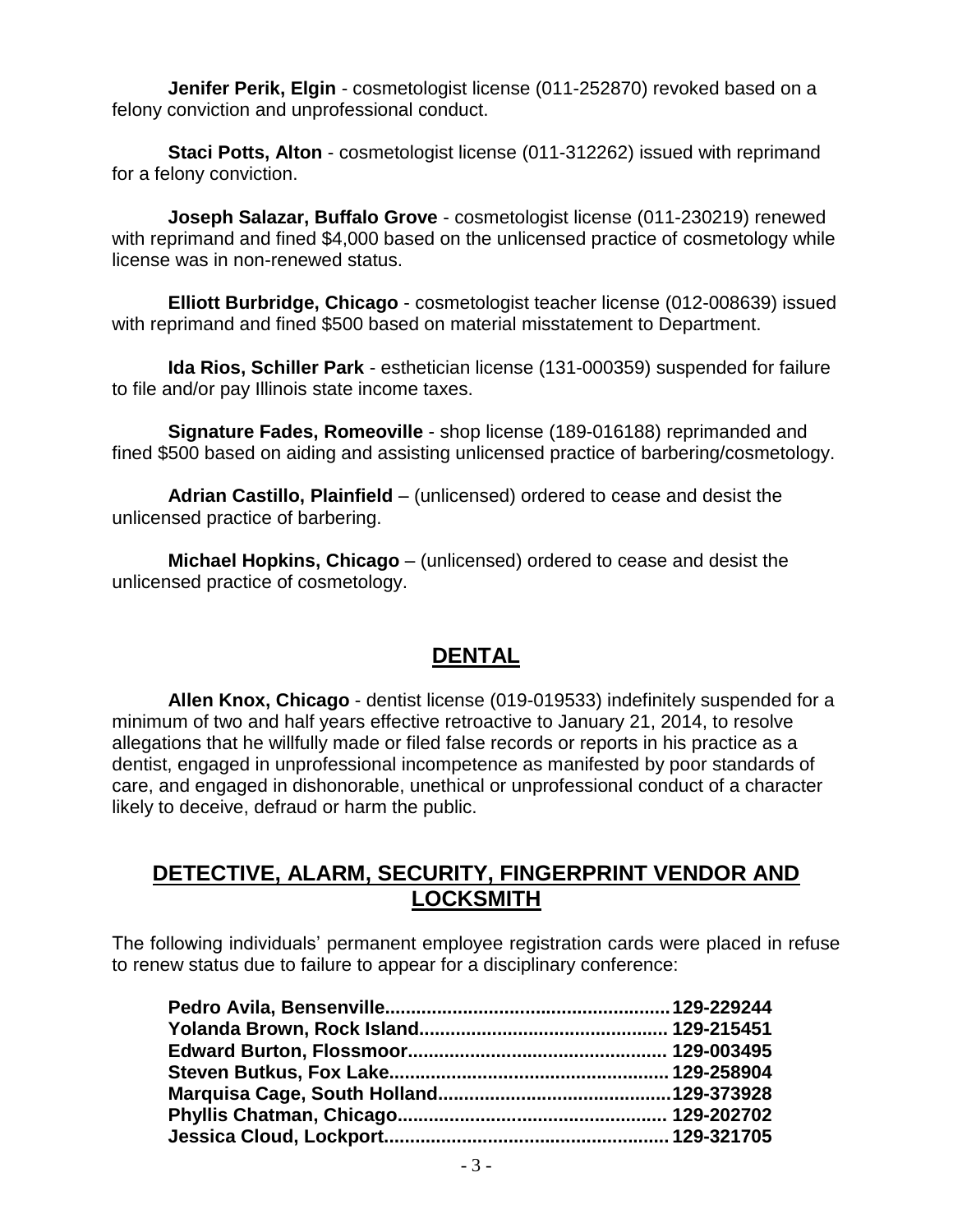The following individuals' permanent employee registration cards were suspended for being delinquent in payment of child support: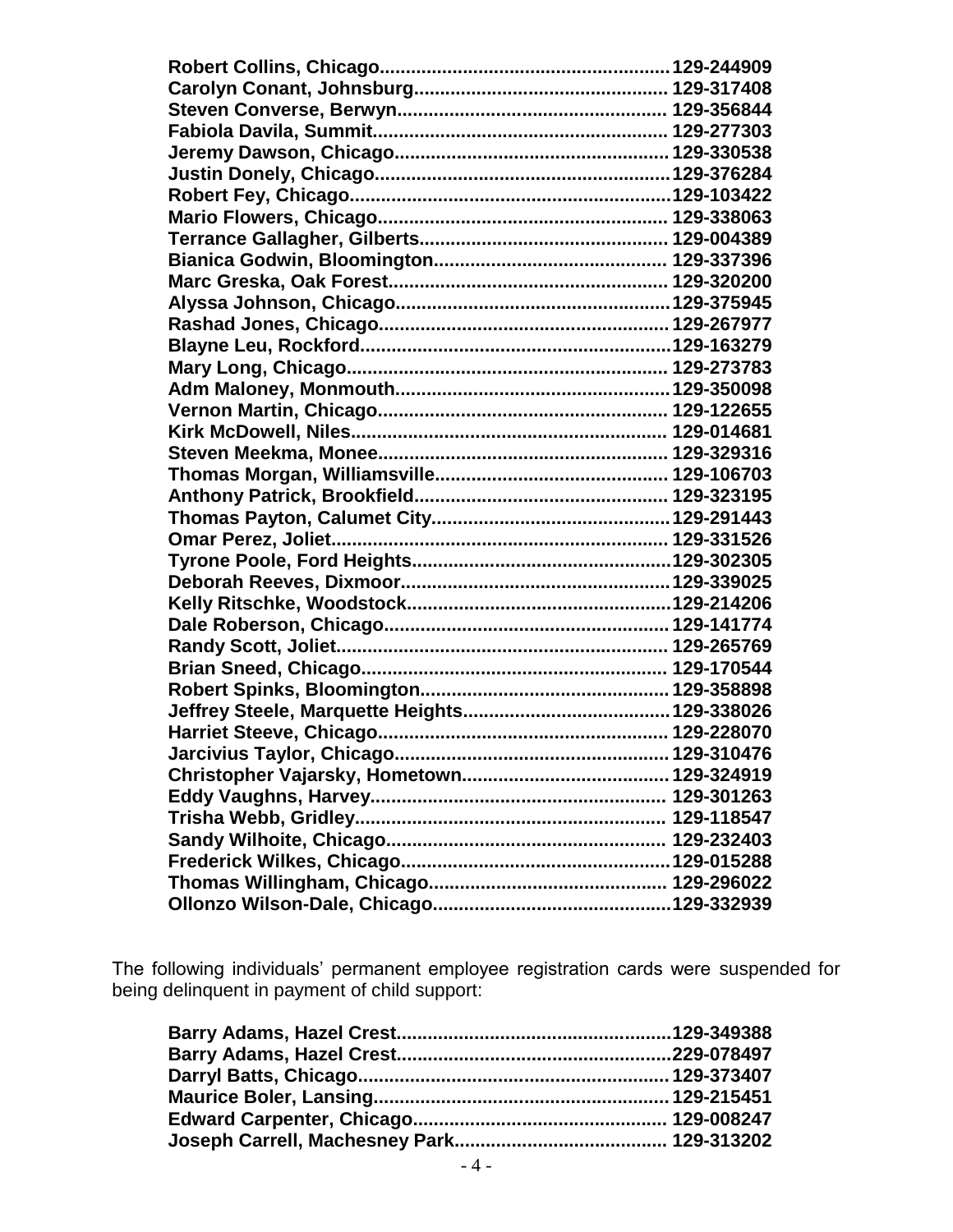| <b>Cedric Clarke, Chicago</b>    | 129-304340  |
|----------------------------------|-------------|
| <b>Orville Cross, Lansing</b>    | 129-344017  |
| Khrine Fields, Maywood           | 129-242278  |
| Harvey Jones, Chicago.           | 129-354098  |
| Lamar Lake, Chicago.             | 129-330611  |
| Michael Miles, Chicago.          | 129-391404  |
|                                  | 129-180313  |
| <b>Michael Morson, Glenwood.</b> | 129-030235  |
| Marvin Reddick, Waukegan         | 129-381845  |
| William Reid, Chicago.           | 129-363897  |
| <b>Austin Seeley, Evanston.</b>  | 129-325476  |
| Paul Sempsrott, Danville.        | 129-244085  |
| <b>Paul Sempsrott, Danville.</b> | 229-061601  |
| Verlan Sturkey, Champaign.       | 129-315255  |
|                                  |             |
| <b>Austin Seeley, Evanston.</b>  | .229-080326 |
| <b>Austin Seeley, Evanston.</b>  | 229-080084  |
|                                  |             |

 **Laurence Lasker, Chicago** - licensed private detective license (115-000010) suspended for one year, followed by probation for two years for being convicted in Michigan of the misdemeanor offense of Impersonating a Public Officer; Respondent did not notify the Department of the arrest nor conviction. At the time of the incident which led to the arrest, Respondent had on his person a badge with the Seal of the State of Illinois with the words "investigator" on it.

**Adam Bland, Lincolnwood** - permanent employee registration card (129- 140177) ordered to cease and desist the unlicensed practice of locksmith activities and fined \$2,500; **Benjamin Bland, Lincolnwood** - licensed private alarm contractor license (124-000255) ordered to cease and desist unlicensed practice of locksmith activities; **Alarms Unlimited, Lincolnwood** - licensed private alarm contractor firm license (127-000298) ordered to cease and desist unlicensed practice of locksmith activities; and, **All Wired Up, Lincolnwood -** (unlicensed) ordered to cease and desist unlicensed practice of locksmith activities and assessed a \$2,500 civil penalty.

**Anthony Autrey, Chicago** - permanent employee registration card (129- 356026) indefinitely suspended for a minimum of 30 days as a result of operating as a private security contractor without the benefit of a license and advertising armed security guard services and body guarding without benefit of a FCC.

**Lewis Babinski, Chicago** - permanent employee registration card (129-347173) suspended for failure to file and/or pay Illinois state income taxes.

**Jennifer Bartholomew, Harvey** - permanent employee registration card (129app3529553) issued and placed on probation for one year due to criminal conviction and failure to report.

**Kawada Coleman, Chicago** - permanent employee registration card (129- 236355) placed on indefinite probation for a minimum of 18 months due to failing to report an arrest and conviction for domestic battery.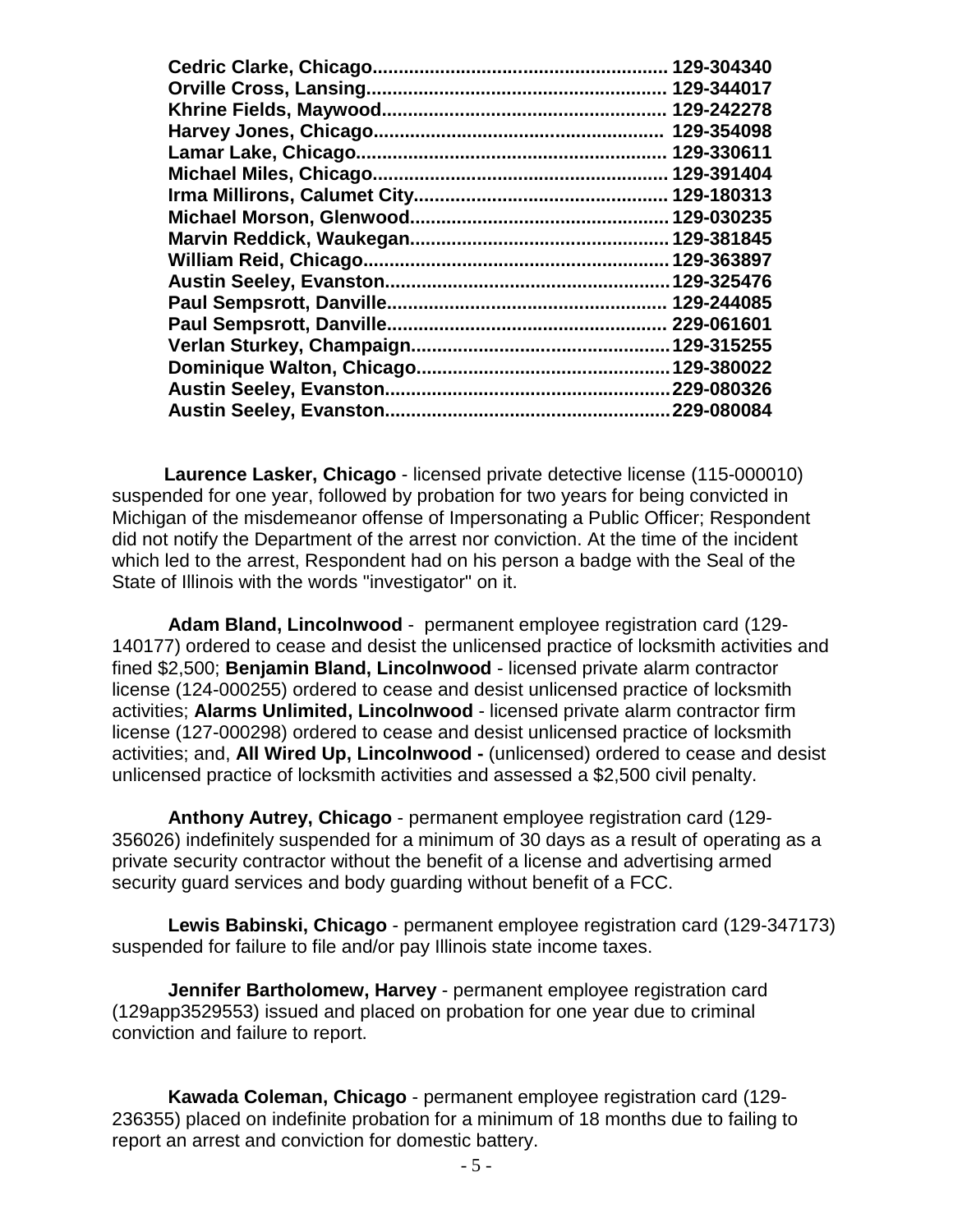**Donald Cornwell, Chicago** - permanent employee registration card (129- 331909) revoked as a result of multiple arrests and felony convictions.

**Dominique Craig, Chicago** - permanent employee registration card (129- 329489) revoked due to an arrest for Unlawful Use of Weapon, False Personation, and Seizure of Vehicle for Improper use of Police Equipment.

**Dennis Davis, Chicago** - permanent employee registration card issued (129- 396646) and placed on probation for one year due to criminal conviction and failure to report.

**Larry Dudovitz, Skokie** - permanent employee registration card (129-301059) placed in refuse to renew status due to being convicted of criminal sexual assault of a victim under the age of 13.

**Hasan Edmonds, Aurora** - permanent employee registration card (129-377258) revoked as a result of an arrest for engaging in terroist activities and terrorism.

**Louis Evans, Chicago** - permanent employee registration card (129-254306) revoked due to failure to notify the Department within a timely manner on an arrest and conviction for Felony Offense of Unlawful Use of Weapon.

**Darnell Fields, Chicago** - permanent employee registration card (129-109435) restored to indefinite probation for a minimum of two years and effective upon payment of fees and filing of forms.

**Daon Frieson, Chicago** - permanent employee registration card (129-331160) placed on suspension for three months, followed by indefinite probation for a minimum of two years after convicted in Cook County Illinois of Theft by Deception on October 17, 2014 and failure to inform the Departemnt of arrest and conviction.

**Clara Hardy, Chicago** - permanent employee registration card (129-178132) suspended for failure to file and/or pay Illinois state income taxes.

**Jeremy Hill, Berwyn** - permanent employee registration card (129-347067) placed on probation for one year due to criminal conviction and failure to report.

**Mitchell Jenkins, DeKalb** - permanent employee registration card (129-319291) revoked as a result of multiple arrests and felony convictions.

**Joseph Johnson, Chicago** - permanent employee registration card (129- 294060) indefinitely suspended for a minimum of 18 months due to criminal conviction.

**Donald Johnson, Chicago** - permanent employee registration card (129- 218712) revoked as a result of multiple arrests and felony convictions.

**Demarcus Morris, Chillicothe** - permanent employee registration card (129- 396495) issued and placed on probation for one year due to criminal conviction.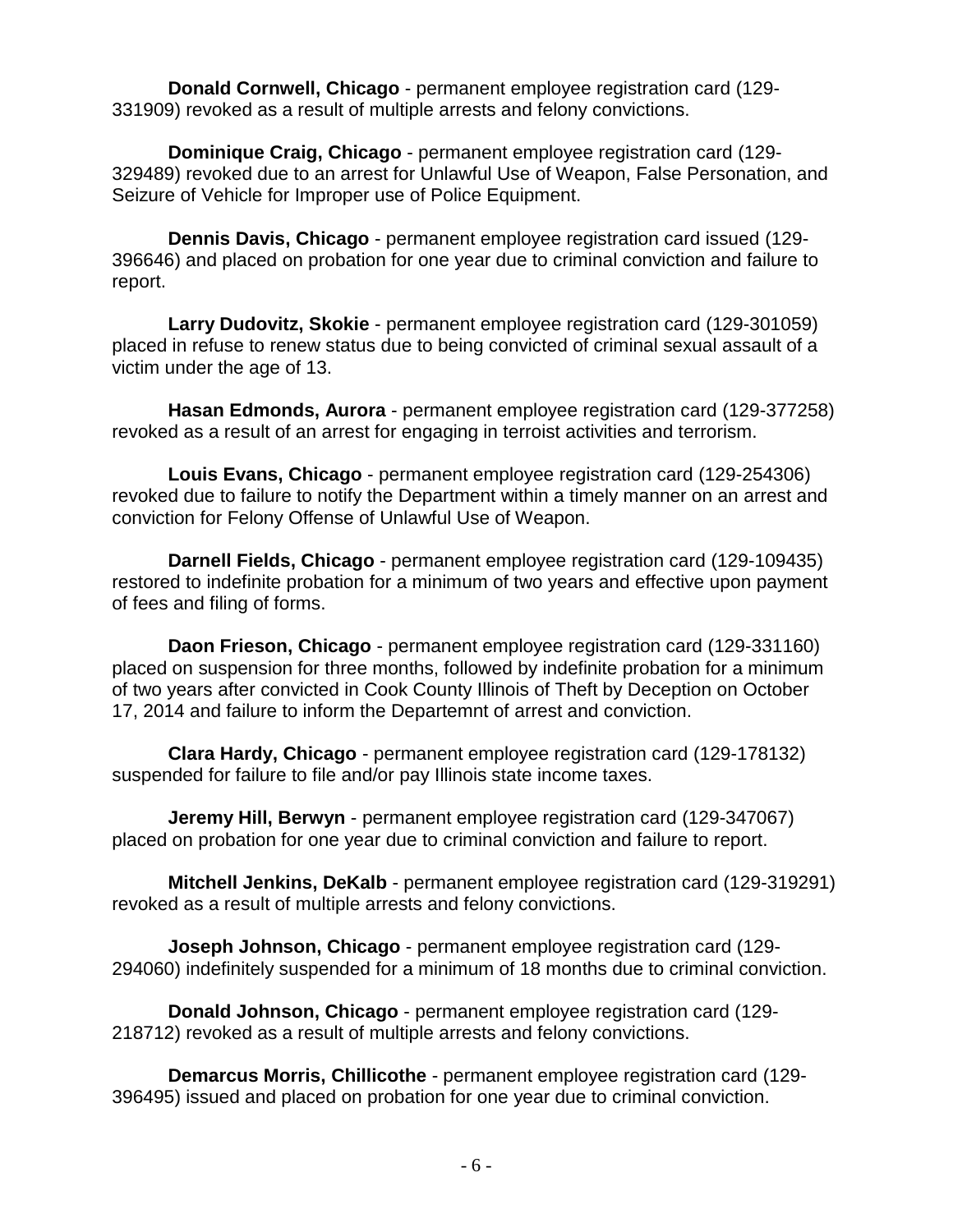**Tracey Morris, Chicago** - permanent employee registration card (129-046782) placed on probation for one year due to criminal conviction.

**Keeyahta Mubaraak, Zion** - permanent employee registration card (129- 113233) revoked and fined \$1,000 as a result of a failure to report an arrest and conviction for domestic battery, unethical and unprofessional conduct, unlicensed practice, willfully defrauding the public on a material matter, and unlawful acts.

**Joshua Nuttall, Chicago** - permanent employee registration card (129-332177) placed on probation for one year due to criminal conviction and failure to report.

**Sean Owens, Chicago** - permanent employee registration card (129-223264) indefinitely suspended for a minimum of 30 days as a result of an arrest and conviction for driving with a revoked/suspended license.

**Sidney Parham, Chicago Heights** - permanent employee registration card (129-app3546355) issued and placed on probation for two years due to criminal conviction.

**Johnnie Porter, Chicago** - permanent employee registration card (129-255232) restored to indefinite probation for a minimum of two years, effective upon payment of fees and filing of forms.

**Floyd Richardson, Chicago** - permanent employee registration card (129- 357474) suspended for failure to file and/or pay Illinois state income taxes.

**Corey Ricks, Blue Island** - permanent employee registration card (129-363074) revoked as a result of an arrest and conviction of felony forgery.

**Crystal Rivera, Chicago** - permanent employee registration card (129-351450) placed on probation for one year due to criminal conviction and failure to report.

**Lavell Simmons, Chicago** - permanent employee registration card (129- 396496) issued and placed on probation for two years due to criminal conviction for attempted murder in 1991, burglary in 2013, and delivery of controlled substances in 2006.

**Michael Sloan, Chicago** - permanent employee registration card (129-353255) indefinitely suspended for a minimum of 30 days as a result of an arrest and conviction for misdemeanor domestic battery.

**Duncan Stephens, Matteson** - permanent employee registration card (129- 038666) placed on probation for one year due to criminal conviction and failure to report.

**Stephen Summers, Crystal Lake** - permanent employee registration card (129- 397369) issued and placed on probation for one year due to criminal conviction and failure to report.

**Billy Thomas, Chicago** - permanent employee registration card (129-396640) issued and placed on probation for one year due to criminal conviction.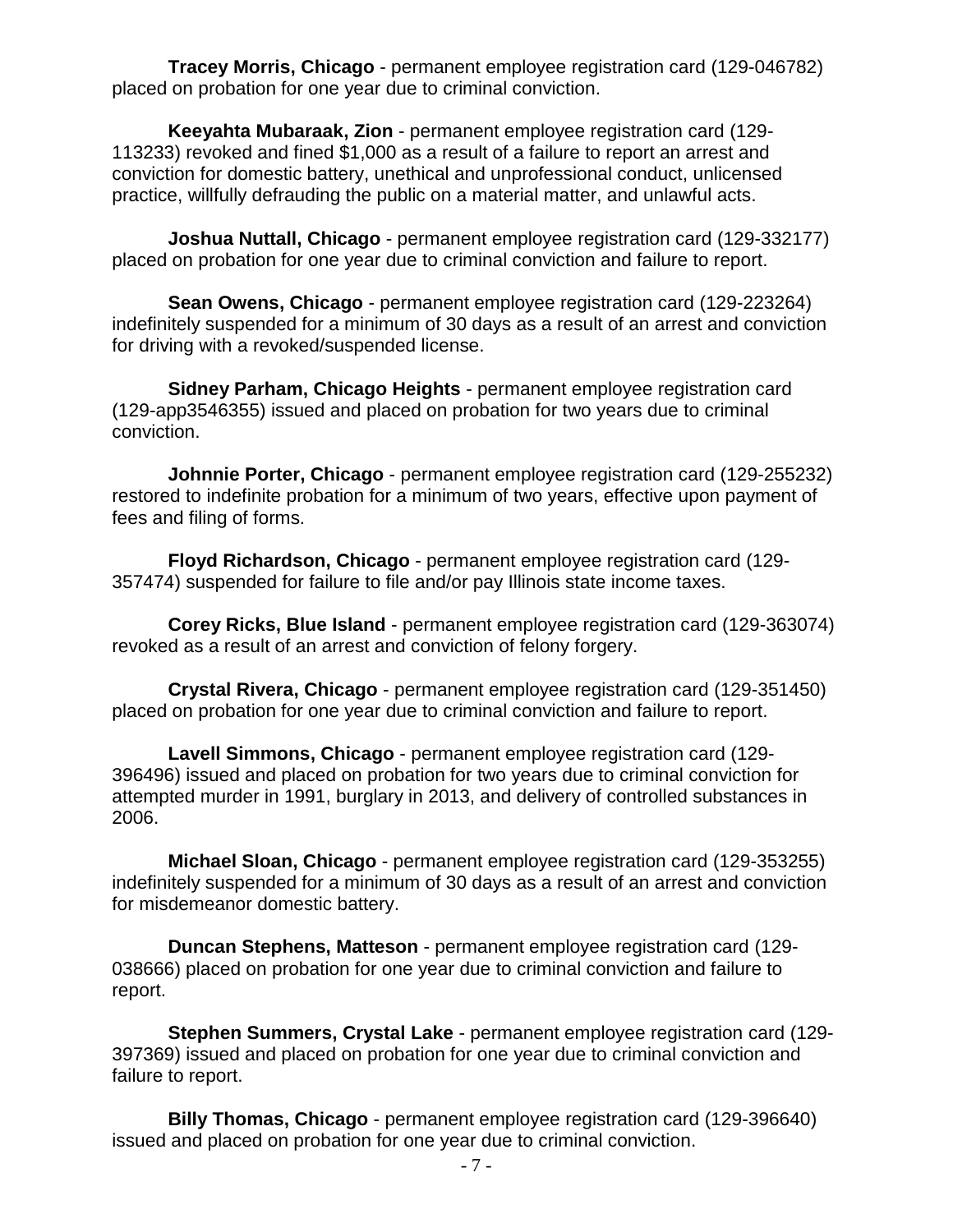**Darren Vaughn, Blue Island** - permanent employee registration card (129- 334730) placed on probation for one year due to criminal conviction and failure to report.

**Willon Wallace, Chicago** - permanent employee registration card (129-361429) revoked as a result of an arrest and conviction for battery causing bodily harm and felony attempted robbery.

#### **DESIGN**

 **Doug Anderson, Coal Valley** – (unlicensed) ordered to cease and desist the unlicensed practice of architecture.

#### **ENGINEERING**

 **Sal Fateen, Panoma, CA** - professional engineering license (062-050737) placed in refuse to renew status for failing to meet the requisite continuing education hours for the renewal period between December 1, 2009 through November 30, 2011.

#### **MASSAGE THERAPY**

**Ida Rios, Schiller Park** - massage therapist license (227-004368) suspended for failure to file and/or pay Illinois state income taxes.

**Virginia Vivit, Des Plaines** - massage therapist license (227-018766) issued and placed on two year non-reporting probation as a result of pleading guilty and being found guilty of a criminal misdemeanor charge for credit card theft.

### **MEDICAL**

**David Char, Roseville, CA** - physician and surgeon license (036-108805) placed in refuse to renew status due to a sister-state discipline in the state of California.

**J. Rene Dadivas, Niles** - physician and surgeon license (036-053403) reprimanded and fined \$5,000 because for three months in 2013, before the effective date of the Compassionate Use of Medical Cannabis Pilot Program Act, Dr. Dadivas evaluated approximately 20 patients for medical debilitating conditions for their future use of medical cannabis.

**Zulfikar Esmail, Evanston** - physician and surgeon license (036-046414) voluntarily surrendered after he was found guilty on December 15, 2015 of Loan Fraud Over \$100,000 (a Class 1 Felony) and Financial Institution Fraud Over \$100,000 (a Class 1 Felony).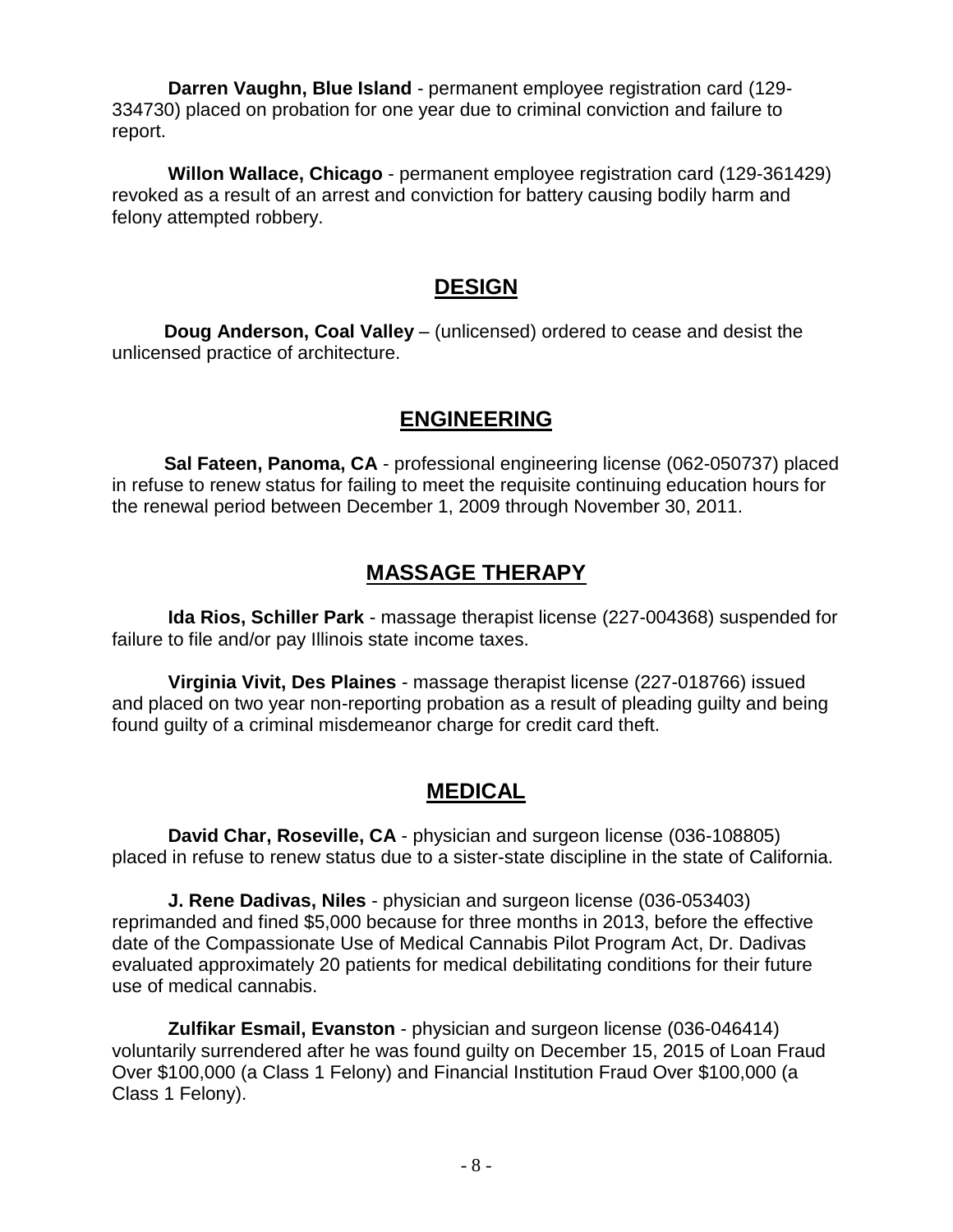**Faris Gebory, St. Louis, MO** - physician and surgeon license (036-131427) indefinitely suspended for unprofessional conduct and failure to report an adverse action taken against his license.

**Gregory Gergans, Beverly Hills, CA** - physician and surgeon license (036- 042882) placed in refuse to renew status after his application to participate in the Medical Assistance Program was denied.

**Robert Hetz, Manitowoc, WI** - physician and surgeon license (036-096694) reprimanded due to a sister-state discipline in the state of Wisconsin.

**Wendy Marshall, Burr Ridge** - physician and surgeon license (036-075261) voluntarily surrendered after the Department filed a complaint against Dr. Marshall alleging that in 2007 and 2008 she failed to timely diagnose and treat a patient's breast cancer.

**James McGuckin, Philadelphia, PA** - physician and surgeon license (036- 126229) placed on indefinite probation due to a sister-state discipline in the state of Washington.

**Leonard Poirier, Martinsville, VA** - physician and surgeon license (036-115816) reprimanded due to a sister-state discipline in the state of New York.

**Debra Thomas, Champaign** - physician and surgeon license (036-119028) placed in refuse to renew status due to a sister-state discipline in the state of Viriginia and because the Department received information that Dr. Thomas was diagnosed with a medical condition with prevents her from practicing with reasonable skill and safety.

**Kevin Dutton, Chicago** - chiropractor license (038-010384) permanently revoked for conviction of aggravated criminal sexual abuse.

**Nicholas LeRoy, Chicago** - chiropractor license (038-007739) permanently revoked for conviction of Armed Robbery.

**Michael Peffer, Morton** - chiropractor license 038-006953 placed on indefinite probation and ordered to complete EBA's within the first 12 months for billing irregularities in his practice.

**Michael Sample, Manteno** - chiropractor license (038-007593) indefinitely suspended after Respondent was convicted of a felony.

**Tracey Yoder, Cary** - chiropractor license (038-007368) revoked after he pled guilty to engaging in healthcare fraud.

**Matthew Malec, Chicago** - temporary medical permit (125-058181) indefinitely suspended after he failed to comply with the terms of a Care, Counseling and Treatment Agreement with the Department.

**Al Fraiser, Hammond, IN** - registered surgical technologist license (237-000026) indefinitely suspended for a minimum of one year for unprofessional behavior in that his application and communications with the Department were replete with swear words.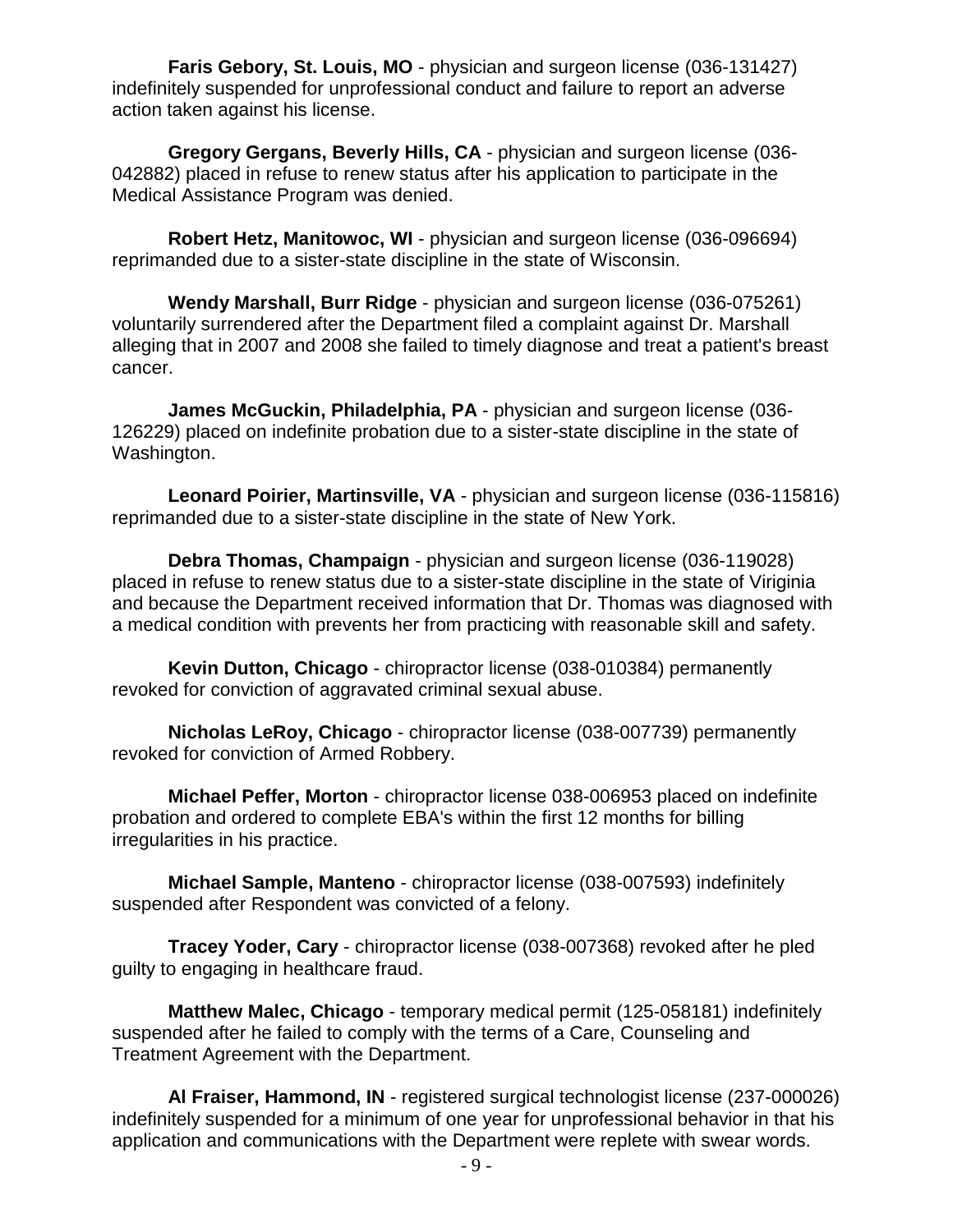**Al Fraiser, Hammond, IN** - registered surgical technologist license (238app3476060) indefinitely suspended for a minimum of one year for unprofessional behavior in that his application and communications with the Department were replete with swear words.

#### **NURSING**

**Sharen Baker, Madisonville, KY** - registered nurse license (041-344016) placed in refuse to renew status for voluntarily surrendering her Kentucky license by agreed order on May 18, 2015.

**Linda Beaber, Kenosha, WI** - registered nursing license (041-238003) placed in refuse to renew status for having her Wisconsin professional nursing license disciplined for having accessed several patients' confidential medical information, without a legitimate reason, while employed at a medical facility in Wisconsin.

**Richard Belman, Addison** - registered nurse license (041-398537) placed on indefinite probation with work restrictions for a minimum of three years for on or about February 14, 2014, having pled guilty to, and being found guilty of, Unlawful Possession of a Controlled Substance, a Class 4 Felony, and having been sentenced to probation for a period of two years.

**Patricia Burgess, Twinsburg, OH** - registered nurse license (041-210774) placed in refuse to renew status due to sister-state disciplines in the states of Maryland and Ohio.

**Sandra Burritt, Trevor, WI** - registered nurse license (041-257366) placed in refuse to renew status due to having her Wisconsin license as a professional nurse indefinitely suspended for diverting controlled substances from her former employer.

**Carla Claustro, Fox River Grove** - registered nurse license (041-250323) automatically, indefinitely suspended for a minimum of 12 months for a violation of the terms or conditions of a Consent Agreement.

**Richard Goldman, St. Louis, MO** - registered nurse license (041-285419) voluntarily surrendered after voluntarily surrendering his Missouri nursing license pursuant to a Settlement Agreement after he plead guilty to one count of Embezzlement in US Federal Court.

**James Grawey, Clermont, FL** - registered nurse license (041-373006) reprimanded based on 2015 disciplines by the South Carolina Board of Nursing for an incident that occured five years prior in 2010; and for failure to report said discipline to the Illinois Board of Nursing.

**Odessa Hamilton, Chicago** - registered nurse license (041-359936) reprimanded due to having diverted antibiotics.

**Valerie Lewis-Springfield, Florissant, MO** - registered nurse license (041- 365615) placed in refuse to renew status due to having had her Missouri registered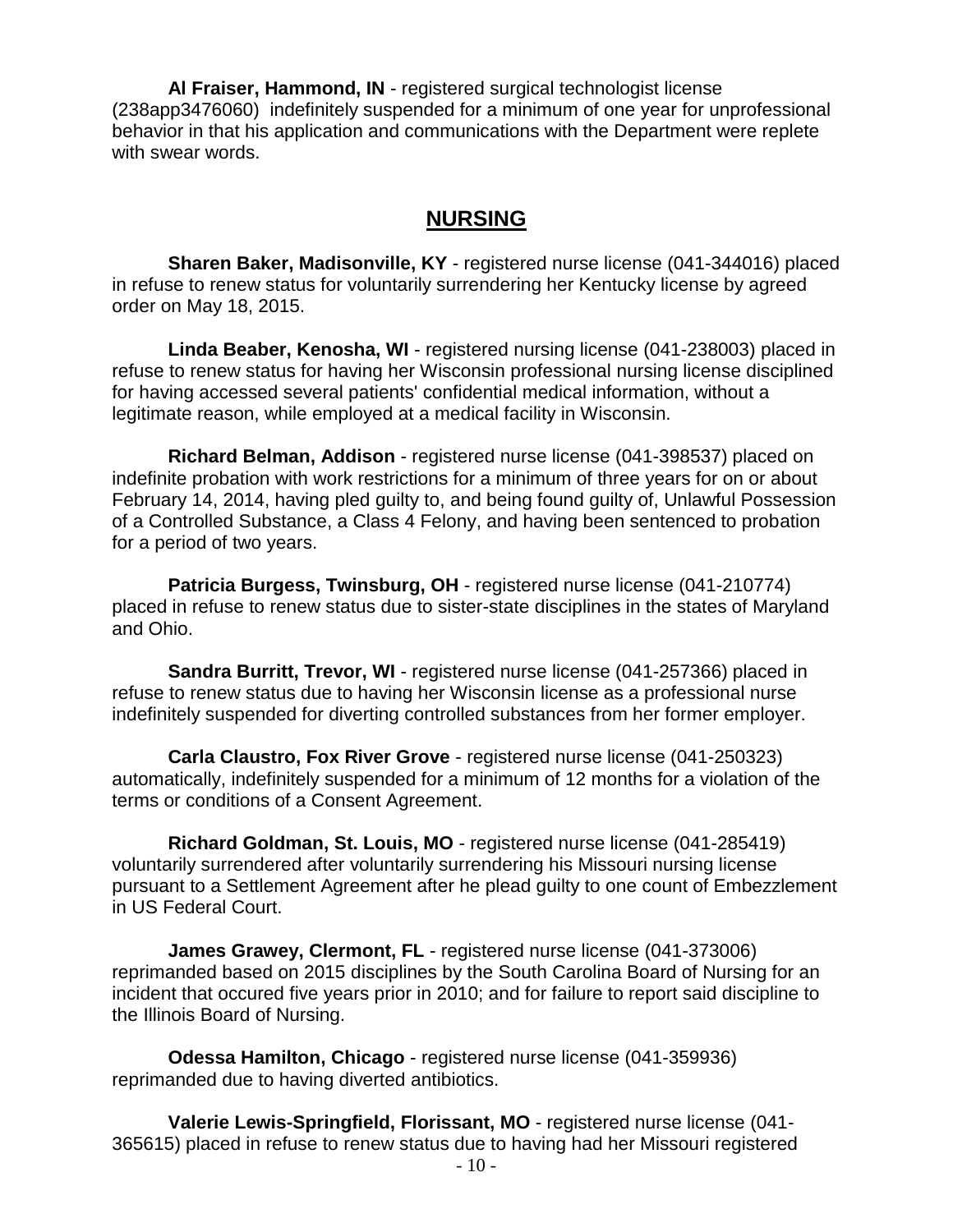nursing license suspended for failing to file state tax returns and/or pay her state tax liabilities.

**Tiffany Masengarb, Moline** - registered nurse license (041-365090) indefinitely suspended for a minimum of six months for a criminal charge, theft of patients' controlled substances, and failing to report a termination from employment.

**Marc McNeese, O'Fallon** - registered nurse license (041-221667) reprimanded due to having his Missouri license as a registered nurse placed on probation.

**John Ojo, Washington, DC** - registered nurse license (041-229625) renewed with reprimand effective upon payment of fees and filing of forms for a sister-state discipline from the District of Columbia.

**Barbara Robertson, Chicago** - registered nurse license (041-226714) placed in refuse to renew status based on a reciprocal North Carolina suspension.

**Andrea Ruberg, Hanover Park** - registered nurse license (041-271610) placed in refuse to renew status after being terminated from her employer for falsification of her employment application by providing a forged or altered CPR card; and for failure to report her termination to the Department.

**Kathy Schipper, Algonquin** - registered nurse license (041-146166) reprimanded for having exceeded professional boundaries with a home-health care patient when she was designated as Executor and a Beneficiary to the patient's "Last Will and Testament" and was designated as Executor on the patient's bank accounts. Respondent did not receive a financial compensation, monetary remuneration or inheritance.

**Karen Slattery, St. Charles, MO** - registered nurse license (041-439768) issued with reprimand due to a sister-state discipline.

**Linda Summers, Marion** - registered nurse license (041-355365) suspended for being more than 30 days delinquent in the payment of child support.

**Megan Bridgman, Henderson** - licensed practical nurse license (043-100051) revoked for having submitted falsified medical leave of absences and/or FMLA documents to a facility to request time off and/or alleged that suffered from terminal cancer and required treatments; Respondent shaved her head to convince co-workers that she had underwent chemotherapy treatment for cancer; accepted donations from co-workers; terminated; failed to report termination.

**Vicki Hefley, Hillsboro** - licensed practical nurse license (043-076428) reprimanded after turning in incomplete or fraudulent documentation based on her interactions with a homecare client.

**Belther Nukuna, Aurora** - licensed practice nurse license (043-109471) reprimanded and fined \$300 for unlicensed practice due to failure to timely renew her license for five months.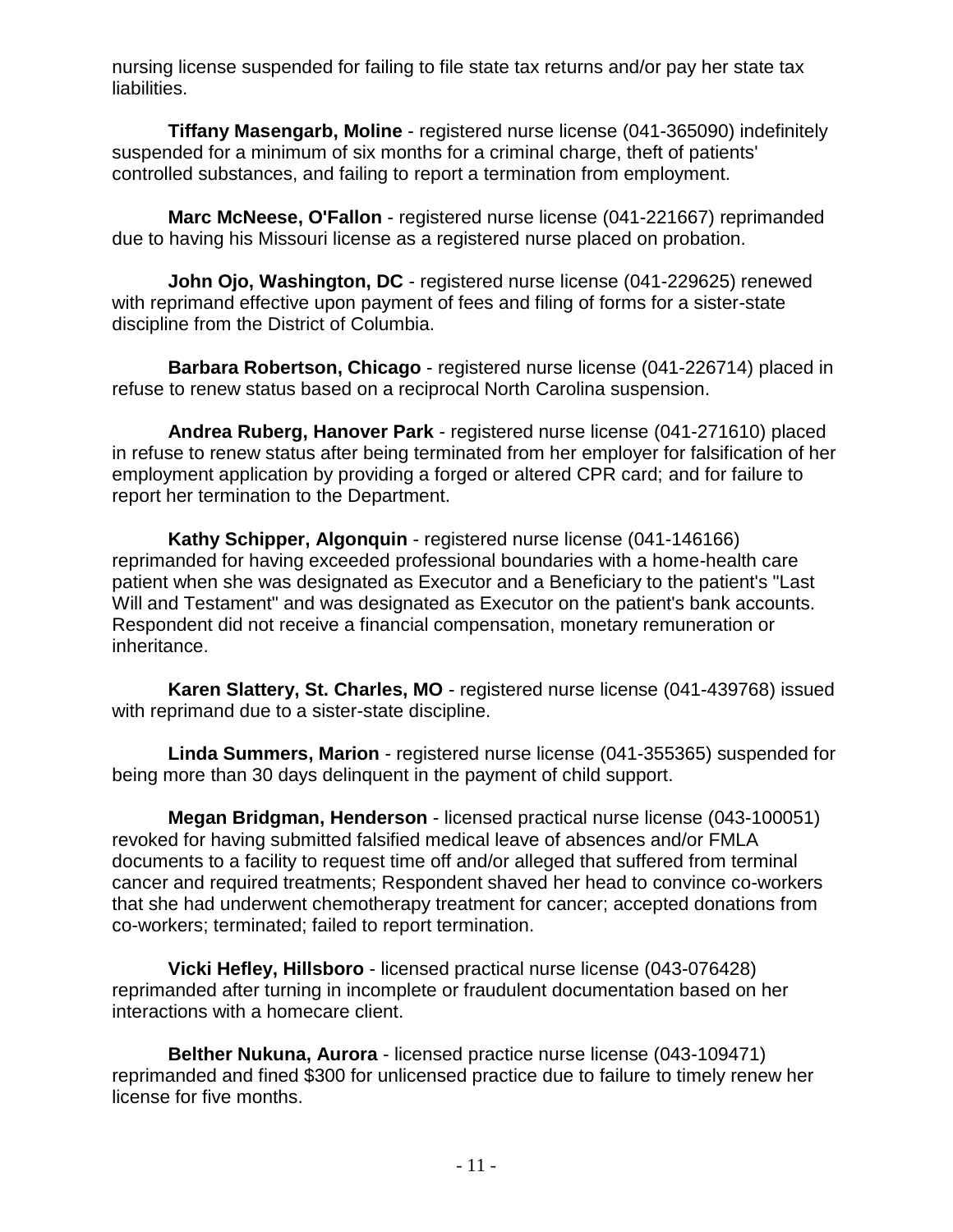**Kelly Steder, Dixon** - licensed practical nurse license (043-090193) placed on indefinite probation for a minimum of one year due to being convicted of a felony DUI and having allegedly diverted medications from patients.

**Hannah Wever, LaHarpe** - (043-1222259) licensed practical nurse (043-122259) license issued with reprimand for criminal convictions prior to 2009.

### **PHARMACY**

**Joshua Duke, Chicago** - pharmacy technician license (049-181188) suspended for being more than 30 days delinquent in the payment of child support.

**Erika Hulstedt-Sadowski, Buffalo Grove** - pharmacy technician license (049- 177122) placed in refuse to renew status due to having diverted controlled substances from her place of employment, having been convicted of a class 3 felony, having conducted herself unprofessionally and having failed to report termination.

**Robin McKinney, Chicago** - pharmacy technician license (049-223874) placed in refuse to renew status for having been terminated from employment for diversion of controlled substances.

**Meghan Nee, Crystal Lake** - pharmacy technician license (049-214966) placed in refuse to renew status for being terminated from her employer and subsequently arrested for diversion of controlled substances; additionally, failed to report her termination to the Department.

**Darius West, Kankakee** - pharmacy technician license (049-224133) suspended for being more than 30 days delinquent in the payment of child support.

**Veronica Taran, Hallandale, FL** - pharmacist license (051-286585) placed on probation for six months for inspection violations at her pharmacy in Florida.

## **PHYSICAL THERAPY**

**John Voelz, Elizabeth** - physical therapist license (070app3418754) to be issued and placed on non-reporting probation for two years as a result of pleading guilty and/or being convicted of a criminal misdemeanor or felony charges related to substance and alcohol abuse, forgery uttering, and sister-state disciplinary actions imposed by the Wisconsin Physical Therapy Board upon Applicant's Wisconsin Physical Therapist license related to such criminal misdemeanor or felony charges.

**Elaine Martin, Kenosha, WI** - physical therapist license (160-004611) placed in refuse to renew status as a result of a sister-state discipline involving impairment issues related to drug and/or substance abuse resulting in permanent surrender of her Wisconsin physical therapist assistant license.

### **PROFESSIONAL COUNSELOR**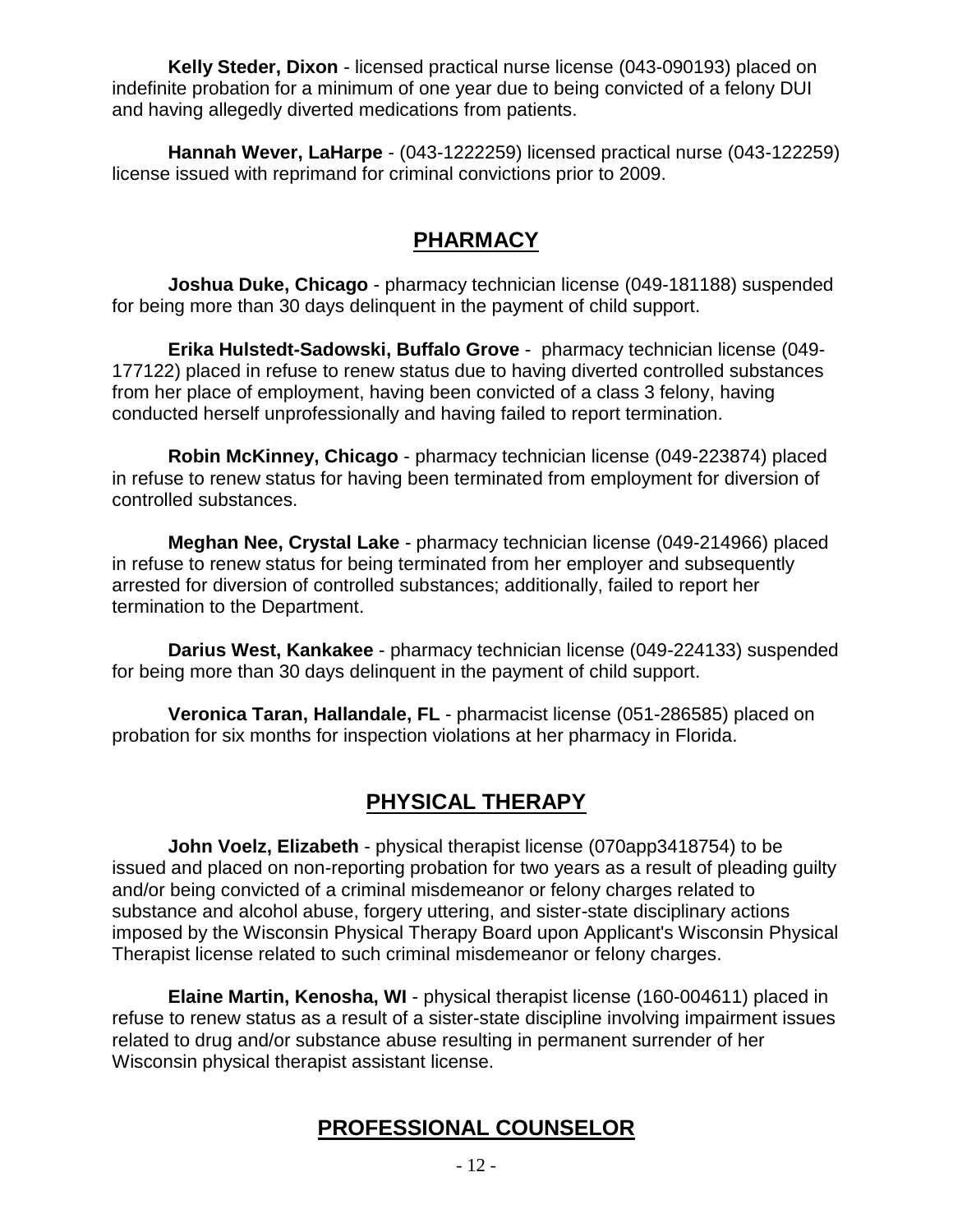**Anthony Eppolito, Algonquin** - licensed professional counselor license (178- 004457) indefinitely suspended for a minimum of ten years due to unprofessional conduct, including, but not limited to sexual relations with clients.

## **PSYCHOLOGY**

**Grazyna Sobiczewska, DeKalb** – (unlicensed) ordered to cease and desist the unlicensed practice of licensed clinical psychology.

#### **RESPIRATORY CARE**

**Nicholas Pacino, St. Louis, MO** - respiratory care practitioner license (194- 009828) placed in refuse to renew status for having tampered with and diverted from a patient's infusion bag and walking out on his job and abandoning his patient.

### **ROOFING CONTRACTORS**

**Affordable Roofing and Exteriors, Trenton** - roofing contractor license (104- 014995) placed in refuse to renew status based on failure to respond to a written information request from the Department.

**Pro-Tech Roofing, Des Plaines** - roofing contractor license (104-011601) reprimanded and fined \$3,500 based on aiding and assisting the unlicensed practice of roofing contracting.

**Greg Pionke, Deer Park** - qualifying roofing party designation (105-004342) suspended for failure to file and/or pay Illinois state income taxes.

**Mark Schuette, Granite City** - qualifying party roofing designation (105-005475) suspended for failure to file and/or pay Illinois state income taxes.

**Nicholas Davis, Milford** – (unlicensed) ordered to cease and desist the unlicensed practice as a roofing contractor.

**GDN Enterprises, Chicago** – (unlicensed) ordered to cease and desist the unlicensed practice of roofing contracting.

**Jay's Tuckpoint, Beecher** – (unlicensed) ordered to cease and desist the unlicensed practice of roofing contracting.

**Midwest Home Improvements, Kenosha, WI** – (unlicensed) ordered to cease and desist the unlicensed practice of roofing contracting.

## **SHORTHAND REPORTER**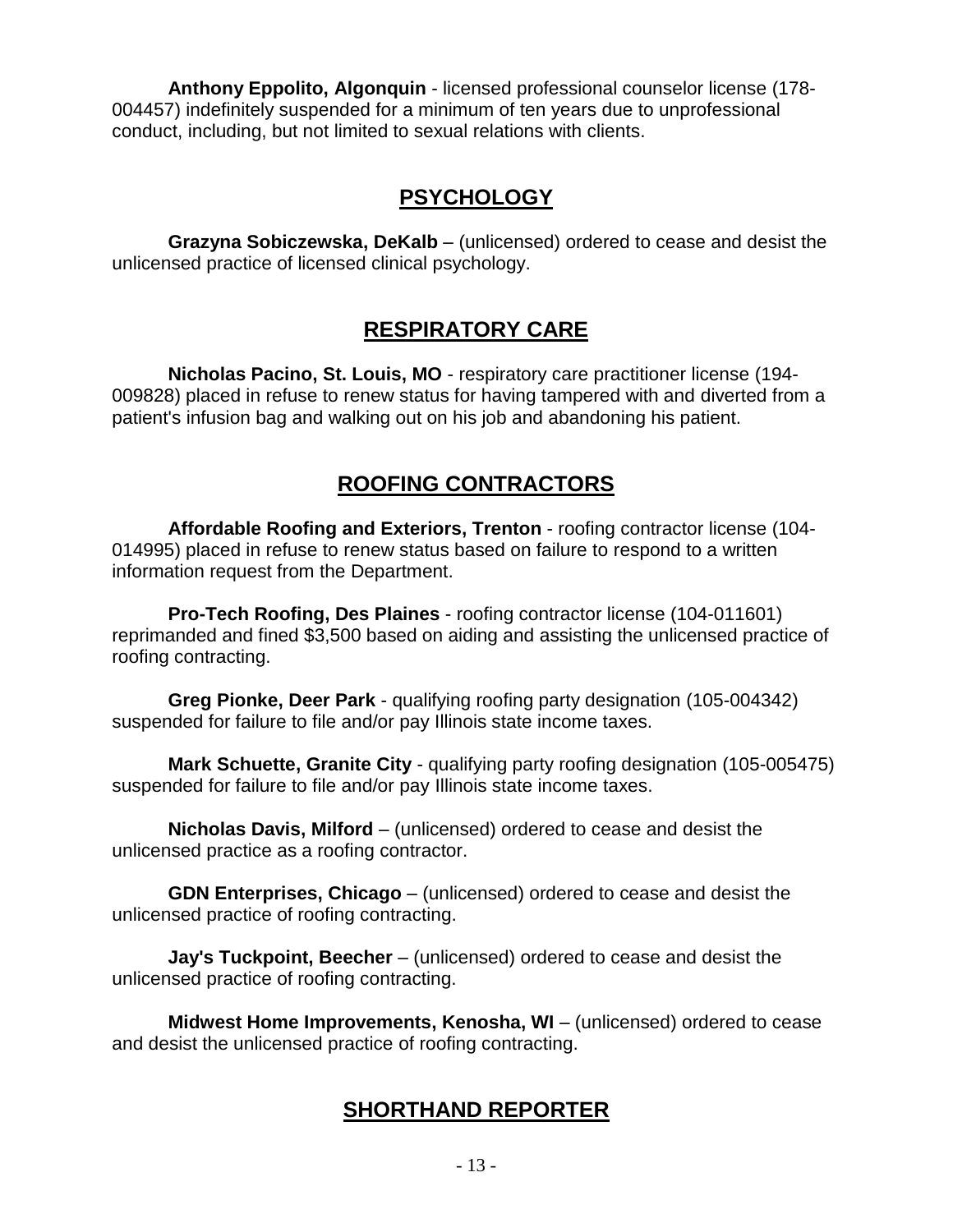**Gloria Siolidis, Warrenville** - certified shorthand reporter license (084-001205) restored to probation for five years.

## **Division of Real Estate**

**Daniella Camacho, Chicago** - community association manager license (261- 001904) fined \$500 for engaging in the practice as a community association manager prior to obtaining a license.

**Georgene Pavelec, Chicago** - community association manager license (261app3246071) to be issued and fined \$500 for engaging in the unlicensed practice as a community association manager prior to obtaining a license.

**Peter Curielli, Barrington** - real estate managing broker license (471-005790) indefinitely suspended for a minimum of one year and fined \$9,500 because he acted as the attorney for the buyer in the same transaction in which he was acting as a managing broker or broker.

**Joseph Kendrick, Cincinnatti, OH** - real estate managing broker license (471- 016898) indefinitely suspended for a minimum of six months and fined \$5,000 for failure to complete his continuing education requirements for the periods of May 1, 2010 - April 30, 2013 and May 1, 2013 - April 30, 2015.

**Jerry King, Chicago** - real estate managing broker license (471-008504) revoked for violating the terms of a Consent Order.

**R Edward Leuchtner, Kenilworth** - real estate managing broker license (471- 014274) automatically revoked for violating the terms of a Consent Order.

**Matthew Lawson, Warren** - real estate leasing agent student license (472- 018203) suspended for being more than 30 days delinquent in the payment of child support.

**Edwin Nieves, Chicago** - real estate leasing agent license (473-013033) suspended for failure to file and/or pay Illinois state income taxes.

**Alan Bennett, Lockport** - real estate broker license (475-151376) suspended for being more than 30 days delinquent in the payment of child support.

**Cameron Brooks, Bloomington** - real estate broker license (475-137835) suspended for being more than 30 days delinquent in the payment of child support.

**Brian Colebrook, Chicago** - real estate broker license (475-155629) suspended for being more than 30 days delinquent in the payment of child support.

**Jeffrey Duval, Springfield** - real estate broker license (475-151768) suspended for being more than 30 days delinquent in the payment of child support.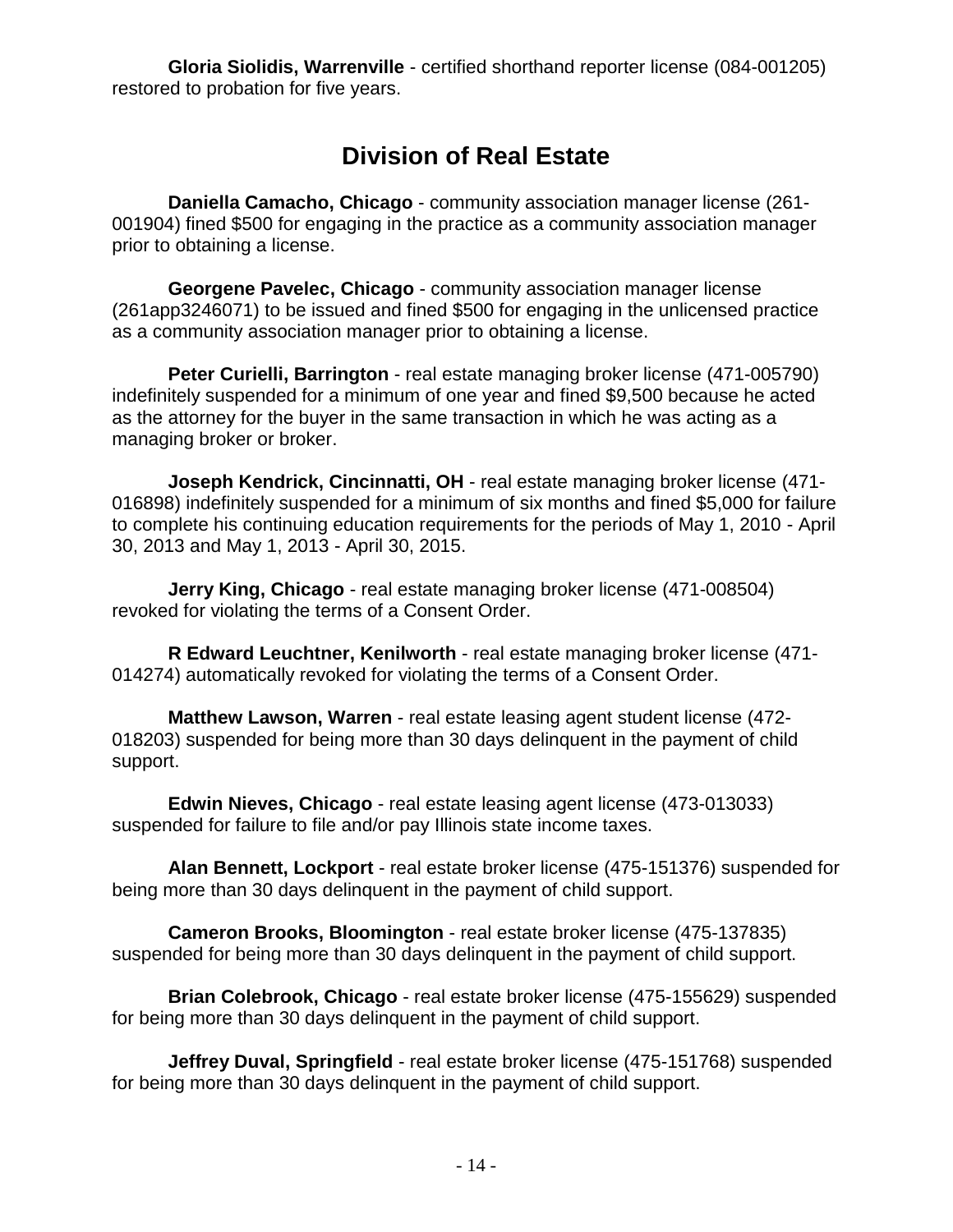**Resa Simon-Calito, Snellville, GA** - real estate broker license (475-125356) fined \$500 for failure to complete her continuing education prior to renewing her license and for stating on her renewal application that she had completed the education.

**Patrick Sullivan, Rockford** - real estate broker license (475-132430) suspended for failure to file and/or pay Illinois state income taxes.

**Ray Urrutia, Aurora** - real estate broker license (475-129497) revoked for performing license real estate activities while his license was revoked, for accepting a \$1,500 refundable retainer and failing to return the money after he failed to meet the contract conditions, and for listing a property on the MLS (while not sponsored) with erroneous information.

**Noha Yacoub, Chicago** - real estate broker license (475-125746) fined \$500 for failure to complete her continuing education prior to renewing her license and for stating on her renewal application that she had completed the education.

**Albert Belmonte, Evanston** - certified general real estate appraiser license (553-001037) fined \$750 for failure to complete his continuing education prior to renewing his license.

**Michael Carbone, St. Charles** - certified general real estate appraiser license (553-000178) fined \$750 for failure to complete continuing education prior to renewing license.

**Douglas Duda, Chicago** - certified general real estate appraiser license (553- 001811) fined \$750 for failure to complete continuing education prior to renewing his license.

**James Connelly, Park Ridge** - certified residential real estate appraiser license (556-004127) fined \$750 for failure to complete continuing education prior to renewing license.

**David Ivinskas, Birmingham, MI** - certified residential real estate appraiser license (556-004319) fined \$750 for failure to complete continuing education prior to renewing his license.

**Lance Kirshner, Chicago** - certified residential real estate appraiser license (556-004635) fined \$750 for failure to complete continuing education prior to renewing his license.

**Jaime Solis, Chicago** - certified residential real estate appraiser license (556- 004916) fined \$750 for failure to complete continuing education prior to renewing his license.

**Telee Warren, St. Charles, MO** - certified residential real estate appraisal license (556-004027) indefinitely suspended for a minimum of two years and fined \$1,000 for submitting an appraisal in violation of USPAP and for multiple disciplines of his license as an appraiser in the state of Missouri.